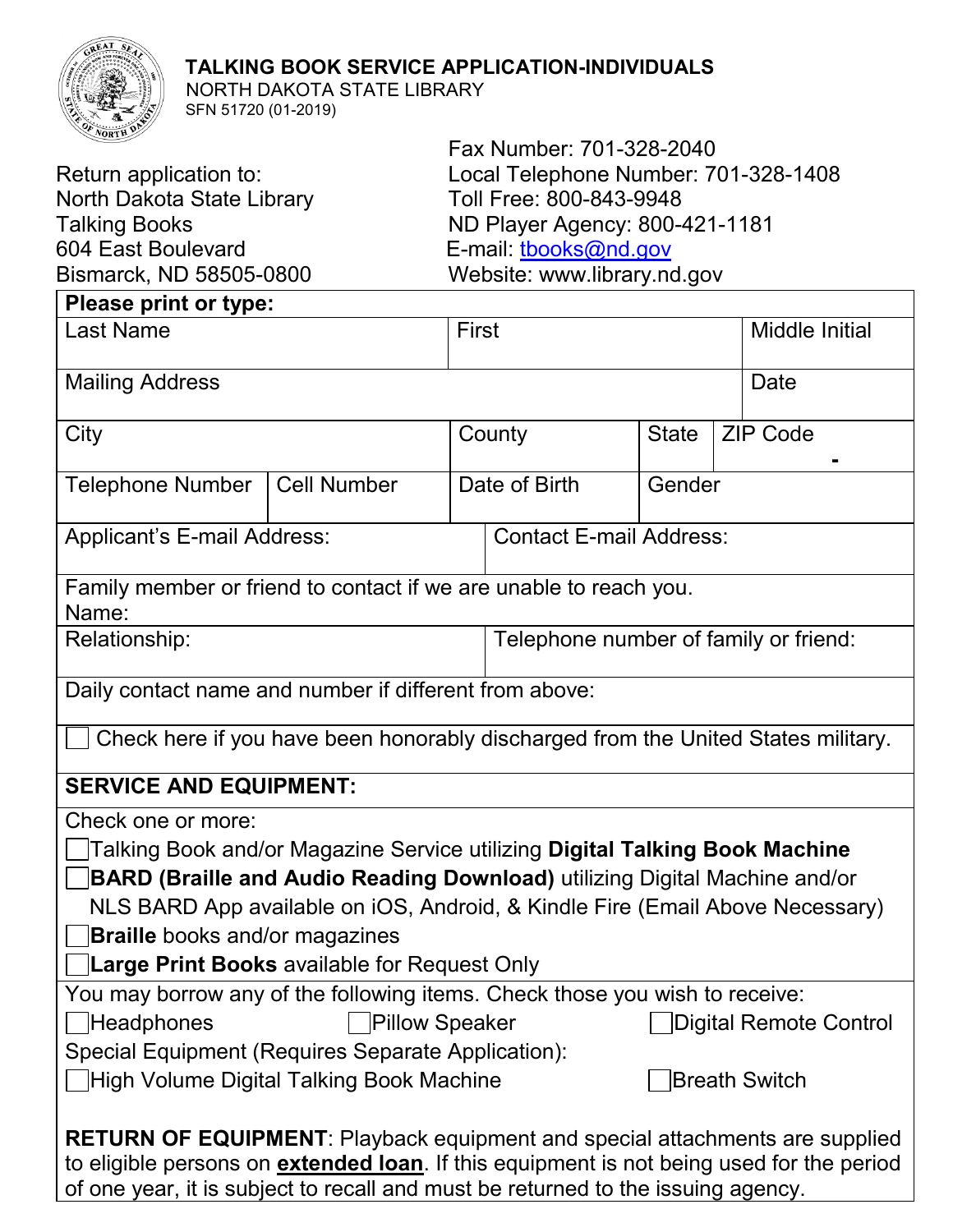| <b>ELIGIBILITY REQUIREMENT: Please check only one box.</b>                                    |                                                           |                                                      |              |                 |
|-----------------------------------------------------------------------------------------------|-----------------------------------------------------------|------------------------------------------------------|--------------|-----------------|
| <b>OBlindness</b>                                                                             |                                                           | Visual acuity of 20/200 or less with correction.     |              |                 |
| OVisual impairment                                                                            | Inability to read regular print with optical correction.  |                                                      |              |                 |
| $\bigcirc$ Deaf-blindness                                                                     |                                                           | Complete loss of vision and hearing.                 |              |                 |
| $\bigcirc$ Physical disability                                                                | Unable to hold book, turn pages, or track words.          |                                                      |              |                 |
| $\bigcirc$ Reading disability                                                                 |                                                           | Resulting from organic dysfunction and of sufficient |              |                 |
|                                                                                               | severity to prevent reading regular printed material in a |                                                      |              |                 |
|                                                                                               | conventional manner.                                      |                                                      |              |                 |
|                                                                                               |                                                           |                                                      |              |                 |
| Do you have a hearing impairment?                                                             |                                                           | Yes                                                  | <b>No</b>    |                 |
| If checked, indicate the degree of impairment.                                                |                                                           | <b>o</b> Moderate                                    |              | Profound        |
|                                                                                               |                                                           |                                                      |              |                 |
| <b>CERTIFICATION SECTION:</b>                                                                 |                                                           |                                                      |              |                 |
|                                                                                               |                                                           |                                                      |              |                 |
| Required signatures must be original. Certifier cannot be a relative of applicant. For        |                                                           |                                                      |              |                 |
| cases of blindness, visual and /or physical disabilities, the following persons may           |                                                           |                                                      |              |                 |
| certify: M.D., D.O., R.N., Optometrist, Ophthalmologist, or any professional staff at         |                                                           |                                                      |              |                 |
| hospitals, nursing facilities, schools, libraries, institutions, and public agencies. *In the |                                                           |                                                      |              |                 |
| case of a reading disability, an M.D. or D.O. must certify this application.                  |                                                           |                                                      |              |                 |
|                                                                                               |                                                           |                                                      |              |                 |
|                                                                                               |                                                           |                                                      |              |                 |
|                                                                                               |                                                           |                                                      |              |                 |
|                                                                                               |                                                           |                                                      |              |                 |
| To Be Completed by Certifying Authority (as defined above):                                   |                                                           |                                                      |              |                 |
| I certify that the named applicant requesting library service is unable to read or use        |                                                           |                                                      |              |                 |
|                                                                                               |                                                           |                                                      |              |                 |
| regular printed material for the reason indicated on this form.                               |                                                           |                                                      |              |                 |
|                                                                                               |                                                           |                                                      |              |                 |
|                                                                                               |                                                           |                                                      |              |                 |
|                                                                                               |                                                           |                                                      |              |                 |
|                                                                                               |                                                           |                                                      |              |                 |
| Certifier's Name                                                                              |                                                           | <b>Title</b>                                         |              |                 |
|                                                                                               |                                                           |                                                      |              |                 |
| Organization                                                                                  |                                                           | Telephone                                            |              |                 |
|                                                                                               |                                                           |                                                      |              |                 |
| <b>Address</b>                                                                                | City                                                      |                                                      | <b>State</b> | <b>ZIP Code</b> |
|                                                                                               |                                                           |                                                      |              |                 |

**Notice:** All records relating to library service in the state of North Dakota are confidential as defined by North Dakota Century Code 40-38-12.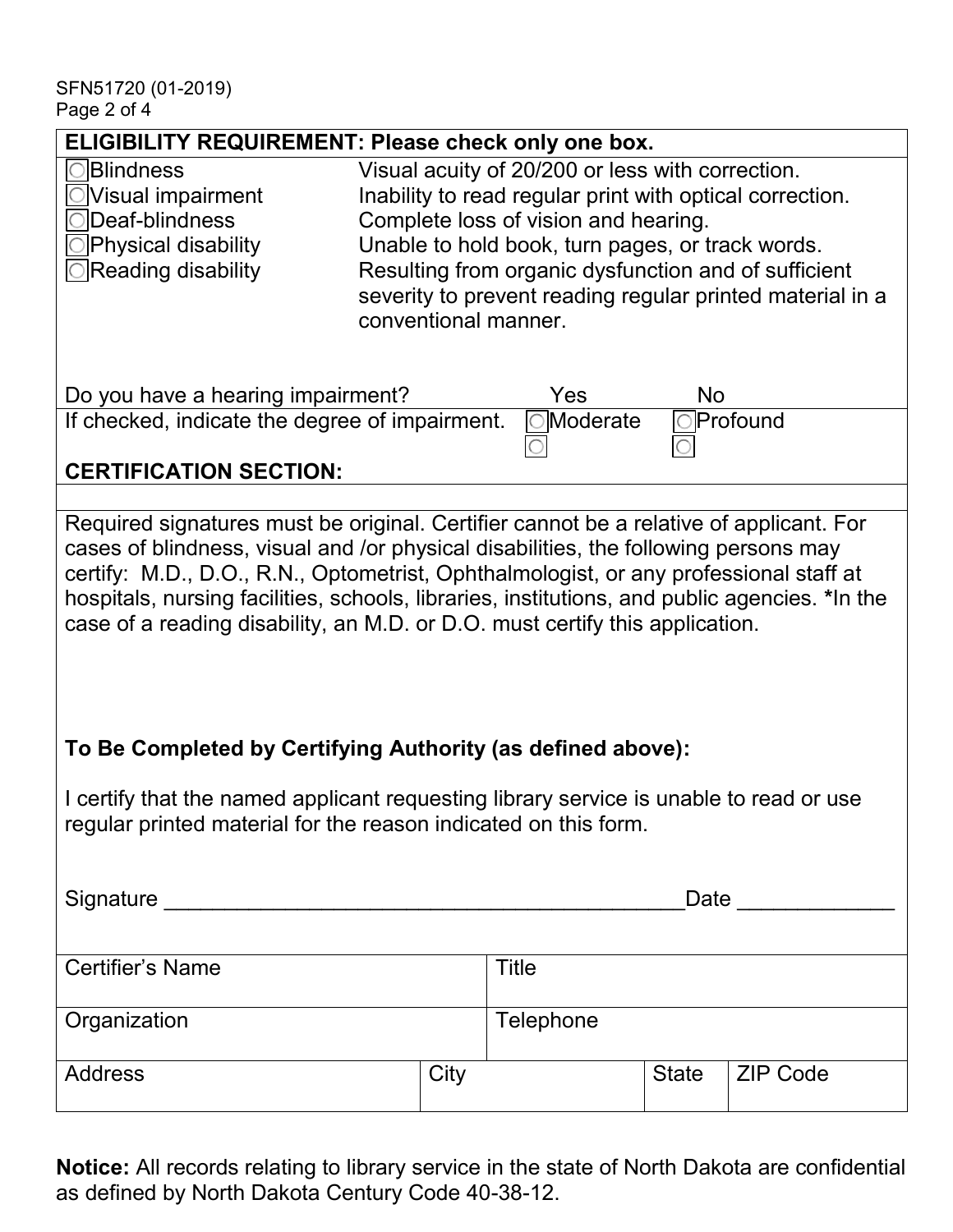SFN51720 (01-2019) Page 3 of 4

| Number of cartridges to send?                                                                                                                                                                                                                                                                                    | Number of books on a cartridge? |  |  |  |
|------------------------------------------------------------------------------------------------------------------------------------------------------------------------------------------------------------------------------------------------------------------------------------------------------------------|---------------------------------|--|--|--|
| (1)<br>lone                                                                                                                                                                                                                                                                                                      | five<br>(1)<br>lone<br>(5)      |  |  |  |
| two<br>(2)                                                                                                                                                                                                                                                                                                       | (2)<br>(6)<br>ltwo<br>lsix      |  |  |  |
| three $(3)$                                                                                                                                                                                                                                                                                                      | three $(3)$<br>seven $(7)$      |  |  |  |
| four<br>(4)                                                                                                                                                                                                                                                                                                      | four<br>eight (8)<br>(4)        |  |  |  |
| <b>READING INTEREST</b> (Check one only):                                                                                                                                                                                                                                                                        |                                 |  |  |  |
| ◯Send only the specific titles I will request. Do not select books for me.                                                                                                                                                                                                                                       |                                 |  |  |  |
| $\boxed{\circ}$ wish to have books selected for me by computer in the following categories.*<br>*The library needs information about your reading interests. Please choose no<br>more than 10 of your favorite subject areas, and/or write your reading interests<br>and favorite authors in the space provided. |                                 |  |  |  |
| Check the age range of titles you would like to receive (Check one or more):                                                                                                                                                                                                                                     |                                 |  |  |  |
| Adult<br>Young Adult                                                                                                                                                                                                                                                                                             | Child, grade level:             |  |  |  |
| I do not wish to receive books that contain (check any if applicable):<br><b>Explicit descriptions of Sex   Strong Language   Violence</b><br>$\vert$ Over 12 hours<br>Unrated (may or may not contain explicit sex, strong language, and/or violence)                                                           |                                 |  |  |  |
| I wish to receive books in (check all that apply):<br>English<br>Spanish<br>Another language (limited selection): ____                                                                                                                                                                                           |                                 |  |  |  |
| I am unable to hear books that are narrated by (check one if applicable):<br>$\bigcirc$ Male Narrators<br>$\bigcirc$ Female narrators                                                                                                                                                                            |                                 |  |  |  |
| By selecting one of these options, your book selection will be reduced by about 50%.                                                                                                                                                                                                                             |                                 |  |  |  |
| Would you like a Bible or another sacred text for extended check out?                                                                                                                                                                                                                                            |                                 |  |  |  |
| King James   New American (Catholic)   New International   Sagrada Biblia<br>Torah<br>Other:<br> Quran                                                                                                                                                                                                           |                                 |  |  |  |
| Please list any favorite authors in the space below:                                                                                                                                                                                                                                                             |                                 |  |  |  |
|                                                                                                                                                                                                                                                                                                                  |                                 |  |  |  |
|                                                                                                                                                                                                                                                                                                                  |                                 |  |  |  |
|                                                                                                                                                                                                                                                                                                                  |                                 |  |  |  |
|                                                                                                                                                                                                                                                                                                                  |                                 |  |  |  |
|                                                                                                                                                                                                                                                                                                                  |                                 |  |  |  |
|                                                                                                                                                                                                                                                                                                                  |                                 |  |  |  |
|                                                                                                                                                                                                                                                                                                                  |                                 |  |  |  |
|                                                                                                                                                                                                                                                                                                                  |                                 |  |  |  |
|                                                                                                                                                                                                                                                                                                                  |                                 |  |  |  |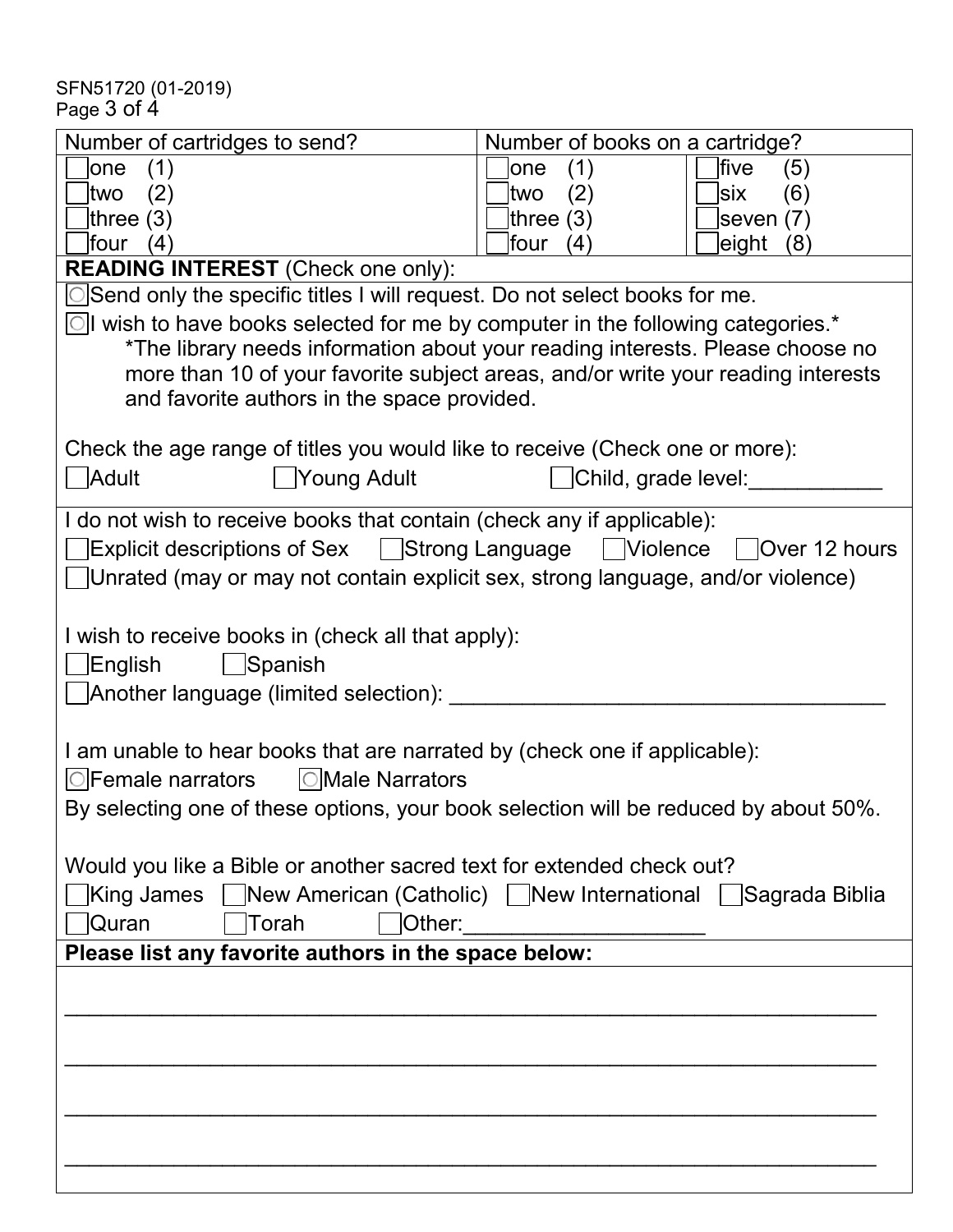SFN51720 (01-2019) Page 4 of 4

| Please select no more than 10 reading interests from the two sections below.       |                                      |  |  |  |
|------------------------------------------------------------------------------------|--------------------------------------|--|--|--|
| <b>Fiction Section</b>                                                             |                                      |  |  |  |
| Adventure                                                                          | <b>Humor</b>                         |  |  |  |
| <b>Amish Fiction</b>                                                               | <b>Mystery and Detective</b>         |  |  |  |
| <b>Bestseller Fiction</b>                                                          | <b>Native American Fiction</b>       |  |  |  |
| <b>Christian Novels</b>                                                            | North Dakota Fiction                 |  |  |  |
| <b>Classics</b>                                                                    | Religious Fiction:                   |  |  |  |
| <b>Family Chronicles</b>                                                           | Romance                              |  |  |  |
| Fantasy                                                                            | <b>Science Fiction</b>               |  |  |  |
| <b>Frontier Life</b>                                                               | Spies & Espionage                    |  |  |  |
| <b>Historical Fiction</b>                                                          | Suspense                             |  |  |  |
| Horror                                                                             | <b>War Fiction</b>                   |  |  |  |
| <b>Human Relationships</b>                                                         | Western                              |  |  |  |
| <b>Non-Fiction Section</b>                                                         |                                      |  |  |  |
| <b>Bestseller Non-Fiction</b>                                                      | Hunting & Fishing                    |  |  |  |
| <b>Biographies</b>                                                                 | <b>History</b>                       |  |  |  |
| Actors<br>Artists                                                                  | Ancient<br>North Dakota              |  |  |  |
| Musicians<br>North Dakotans                                                        | <b>United States</b><br>European     |  |  |  |
| Journalists<br>Religious Figures                                                   | North American<br> World             |  |  |  |
| Politicians<br>Athletes                                                            | War:                                 |  |  |  |
| <b>Christian Inspiration &amp; Morality</b>                                        | <b>Medical Science and Medicine</b>  |  |  |  |
| <b>Civil &amp; Political Rights</b>                                                | Music                                |  |  |  |
| Crime                                                                              | Native American Culture & History    |  |  |  |
| Economics                                                                          | North Dakota                         |  |  |  |
| Education                                                                          | Philosophy                           |  |  |  |
| <b>Farm Animals &amp; Pets</b>                                                     | Psychology                           |  |  |  |
| <b>Farm Life</b>                                                                   | <b>Political Science</b>             |  |  |  |
| Fine Art                                                                           | Religion:                            |  |  |  |
| Gardening                                                                          | Science & Mathematics                |  |  |  |
| <b>Geography and Travel</b>                                                        | <b>Social Problems</b>               |  |  |  |
| <b>USA</b><br>  World                                                              | <b>Social Sciences</b>               |  |  |  |
| <b>Health</b>                                                                      | Sports                               |  |  |  |
| How would you like to receive our biannual newsletter (check one)?                 |                                      |  |  |  |
| ○ On Digital Talking Book (Cartridge)                                              | <b>©Large Print Format</b>           |  |  |  |
|                                                                                    |                                      |  |  |  |
| Would you like to receive our new book catalog every other month (check only one)? |                                      |  |  |  |
| ○ On Digital Talking Book (Cartridge)                                              | <b>OLarge Print Format</b>           |  |  |  |
|                                                                                    |                                      |  |  |  |
| Would you like to receive a one-time large print catalog about these topics:       |                                      |  |  |  |
| <b>Gentle Romance</b>                                                              | <b>Mysteries for Younger Readers</b> |  |  |  |
| North Dakota State Library Recordings                                              | Westerns                             |  |  |  |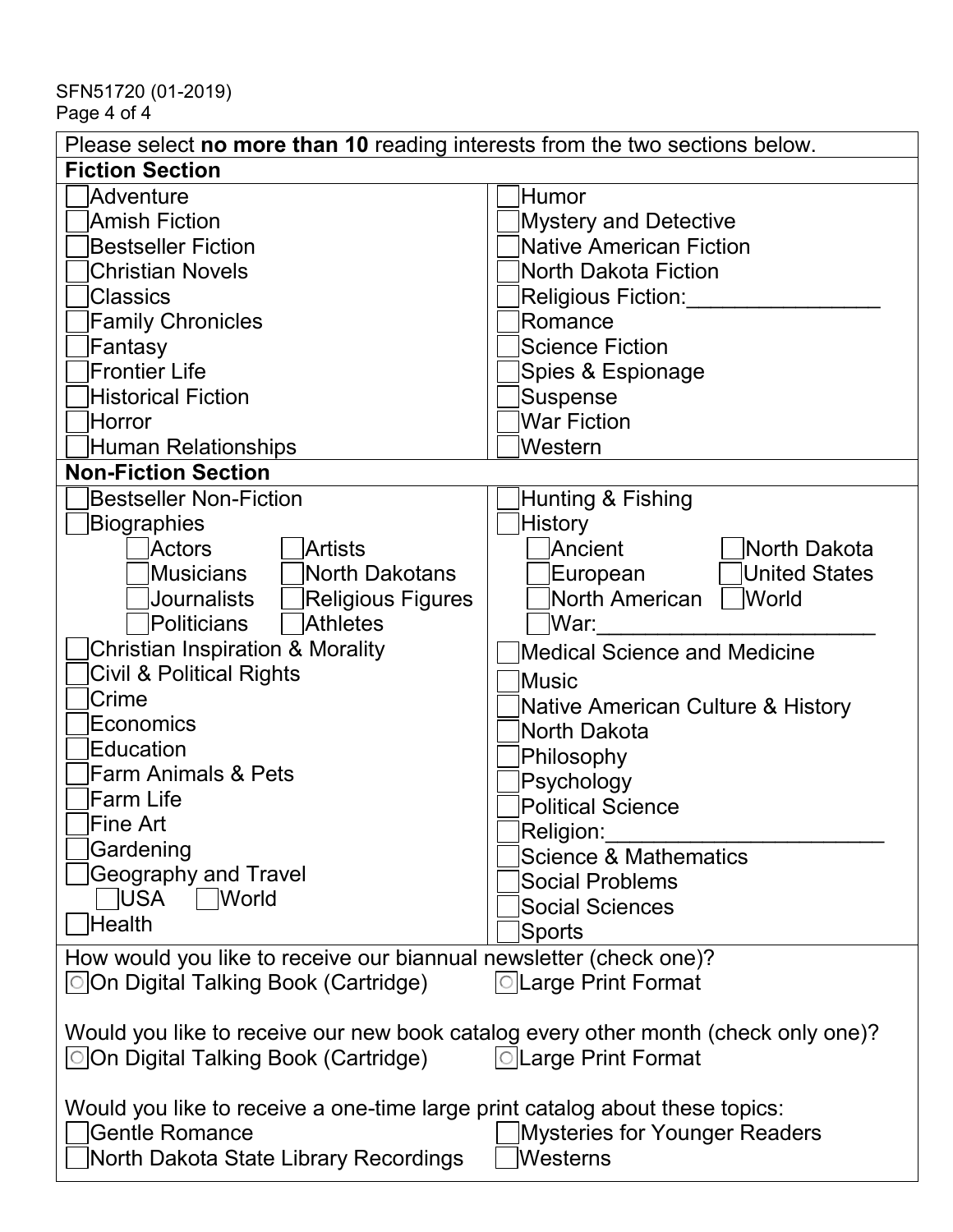## **DIGITAL TALKING BOOK AUDIO MAGAZINE SUBSCRIPTIONS**

| Please select no more than <b>THREE</b> titles. Additional titles available on BARD as well<br>as magazines marked with an asterisk (*). |                                  |  |  |  |
|------------------------------------------------------------------------------------------------------------------------------------------|----------------------------------|--|--|--|
| Digital Cartridge Magazines:                                                                                                             | <b>ND History</b>                |  |  |  |
| AARP - The Bulletin & Magazine*                                                                                                          | <b>ND Horizons</b>               |  |  |  |
| American History*                                                                                                                        | <b>ND Living</b>                 |  |  |  |
| Analog Science Fiction*                                                                                                                  | <b>ND Outdoors</b>               |  |  |  |
| Asimov's Science Fiction*                                                                                                                | New York Times Book Review* (53) |  |  |  |
| Audubon*                                                                                                                                 | The New Yorker* (47 issues)      |  |  |  |
| The Atlantic*                                                                                                                            | O, The Oprah Magazine*           |  |  |  |
| Bon Appetite*                                                                                                                            | Outdoor Life*                    |  |  |  |
| <b>Consumer Reports*</b>                                                                                                                 | People*                          |  |  |  |
| Contemporary Sound Track*                                                                                                                | Piano Technicians Journal*       |  |  |  |
| Country                                                                                                                                  | Playboy*                         |  |  |  |
| Cowboys and Indians*                                                                                                                     | <b>Quarterly Music Magazine</b>  |  |  |  |
| Cricket*                                                                                                                                 | Readers Digest*                  |  |  |  |
| Dakota Catholic Action                                                                                                                   | Rolling Stone*                   |  |  |  |
| Diabetes Forecast*                                                                                                                       | Reminisce                        |  |  |  |
| Discover*                                                                                                                                | <b>Reminisce Extra</b>           |  |  |  |
| Ebony*                                                                                                                                   | Seventeen*                       |  |  |  |
| The Economist* (51 issues)                                                                                                               | Smithsonian*                     |  |  |  |
| Ellery Queen's Mystery Magazine*                                                                                                         | Sound & Vision*                  |  |  |  |
| Foreign Affairs*                                                                                                                         | Southern Living*                 |  |  |  |
| Good Housekeeping*                                                                                                                       | Spider*                          |  |  |  |
| Good Old Days                                                                                                                            | Sports Illustrated* (27 issues)  |  |  |  |
| <b>GRIT</b>                                                                                                                              | Sports Illustrated for Kids*     |  |  |  |
| Guidepost                                                                                                                                | <b>Taste of Home</b>             |  |  |  |
| <b>Health and Nutrition Newsletters*</b>                                                                                                 | Travel and Leisure*              |  |  |  |
| Horticulture*                                                                                                                            | True West/Frontier Times*        |  |  |  |
| Kiplinger's Retirement Report*                                                                                                           | Vital Speeches of the Day        |  |  |  |
| Magazine of the Month*                                                                                                                   | The Week* (48 issues)            |  |  |  |
| Money*                                                                                                                                   | Wired*                           |  |  |  |
| Muse*                                                                                                                                    | The Writer*                      |  |  |  |
| Musical Mainstream*                                                                                                                      | Young Adult Mag. of the Month    |  |  |  |
| <b>Midwest Living</b>                                                                                                                    | Your Dog Newsletter              |  |  |  |
| <b>NARFE</b>                                                                                                                             |                                  |  |  |  |
| The Nation <sup>*</sup> (34 issues)                                                                                                      | Foreign Language:                |  |  |  |
| National Geographic*                                                                                                                     | Das Beste aus Reader's Digest*   |  |  |  |
| National Geographic Traveler*                                                                                                            | France-Amerique*                 |  |  |  |
| National Review* (25 issues)                                                                                                             | People en Espanol                |  |  |  |